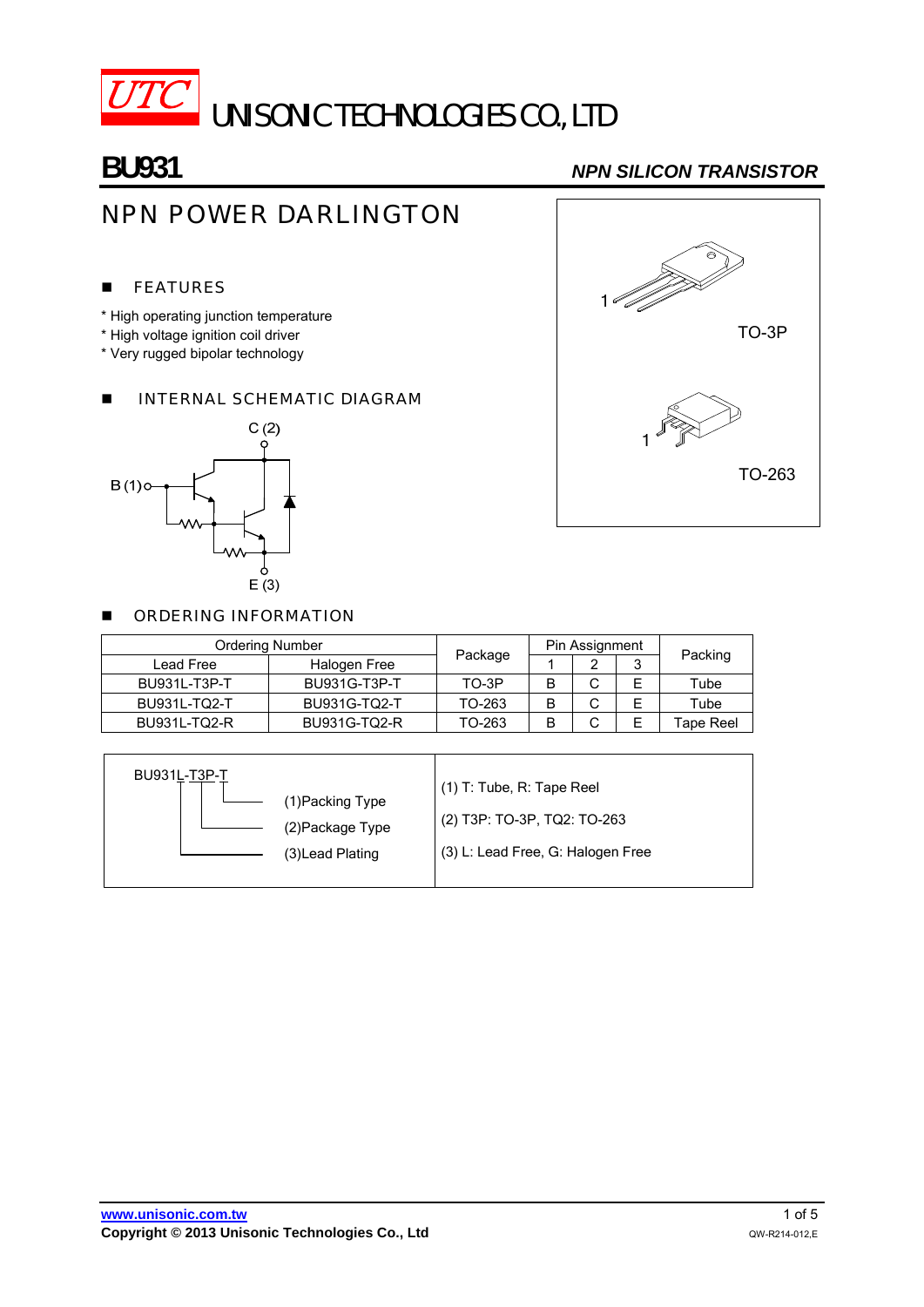#### **ABSOLUTE MAXIMUM RATINGS** (Ta=25°C)

| <b>PARAMETER</b>                               |        | <b>SYMBOL</b>               | <b>RATINGS</b> | <b>UNIT</b> |
|------------------------------------------------|--------|-----------------------------|----------------|-------------|
| Collector-Emitter Voltage (V <sub>BE</sub> =0) |        | $V_{CES}$                   | 500            |             |
| Collector-Emitter Voltage (I <sub>B</sub> =0)  |        | V <sub>CEO</sub>            | 400            |             |
| Emitter-Base Voltage (I <sub>C</sub> =0)       |        | $\mathsf{V}_{\mathsf{EBO}}$ | 5              |             |
| Collector Current                              |        | Ic.                         | 15             | A           |
| Collector Peak Current                         |        | Iсм                         | 30             | A           |
| <b>Base Current</b>                            |        | ΙB.                         |                | A           |
| Base Peak Current                              |        | <b>I</b> BM                 | 5              | A           |
| Power Dissipation ( $T_c = 25^{\circ}C$ )      | TO-3P  | $P_D$                       | 135            | w           |
|                                                | TO-263 |                             | 125            | w           |
| Junction Temperature                           |        | Т.,                         | $+200$         | $^{\circ}C$ |
| Storage Temperature                            |        | ${\sf T}_{\text{STG}}$      | $-65 - +200$   | °C          |

Note: Absolute maximum ratings are those values beyond which the device could be permanently damaged. Absolute maximum ratings are stress ratings only and functional device operation is not implied.

#### **THERMAL DATA**

| <b>PARAMETER</b> |                  | SYMBOL      | <b>RATING</b>    | UNIT |  |
|------------------|------------------|-------------|------------------|------|--|
| Junction to Case | $O-3P$<br>$\tau$ | <b>A</b> 1C | . .              | °C/W |  |
|                  | $O-263$<br>᠇⌒    |             | $\cdot$ . $\sim$ | °C/W |  |

#### **ELECTRICAL CHARACTERISTICS**

| <b>PARAMETER</b>                            | <b>SYMBOL</b>        | <b>TEST CONDITIONS</b>                    | <b>MIN</b> | <b>TYP</b> | <b>MAX</b> | <b>UNIT</b> |
|---------------------------------------------|----------------------|-------------------------------------------|------------|------------|------------|-------------|
|                                             | I <sub>CEO</sub>     | $V_{CE}$ = 450 V                          |            |            | 100        | μA          |
| Collector Cut-off Current $(I_B=0)$         |                      | $\rm V_{CE}$ =450V, T」=125°C              |            |            | 0.5        | mA          |
| Emitter Cut-off Current $(lC=0)$            | $I_{EBO}$            | $V_{EB} = 5V$                             |            |            | 20         | mA          |
| Collector-Emitter Saturation Voltage (Note) | $V_{CE(SAT)}$        | $I_C$ = 7A, $I_B$ =70mA                   |            |            | 1.6        | V           |
|                                             |                      | $I_C = 8A$ , $I_B = 100mA$                |            |            | 1.8        | V           |
|                                             |                      | $I_C = 10A$ , $I_B = 250mA$               |            |            | 1.8        | V           |
|                                             | V <sub>BE(SAT)</sub> | $I_C$ = 7A, $I_B$ =70mA                   |            |            | 2.2        | V           |
| Base-Emitter Saturation Voltage (Note)      |                      | $I_C = 8A$ , $I_B = 100mA$                |            |            | 2.4        | $\vee$      |
|                                             |                      | $I_C = 10A$ , $I_B = 250mA$               |            |            | 2.5        | $\vee$      |
| <b>DC Current Gain</b>                      | $h_{FE}$             | $I_C = 5A$ , $V_{CE} = 10V$               | 300        |            |            |             |
| Diode Forward Voltage                       | $V_F$                | $I_F = 10 A$                              |            |            | 2.5        | $\vee$      |
| lFunctional Test                            |                      | $V_{CC}$ =24V, $V_{clamp}$ =400V<br>L=7mH | 8          |            |            | A           |
|                                             |                      | $V_{CC}$ = 12V, $V_{clamp}$ =300V         |            |            |            |             |
| Inductive Load Storage Time / Fall Time     | $t_{\rm S}$          | L=7mH                                     |            | 15         |            | μs          |
|                                             | tF                   | $IC$ =7A, $IB$ =70mA                      |            | 0.5        |            | μs          |
|                                             |                      | $V_{BE} = 0$ , $R_{BE} = 47\Omega$        |            |            |            |             |

Note: Pulsed: Pulse duration = 300μs, duty cycle 1.5 %

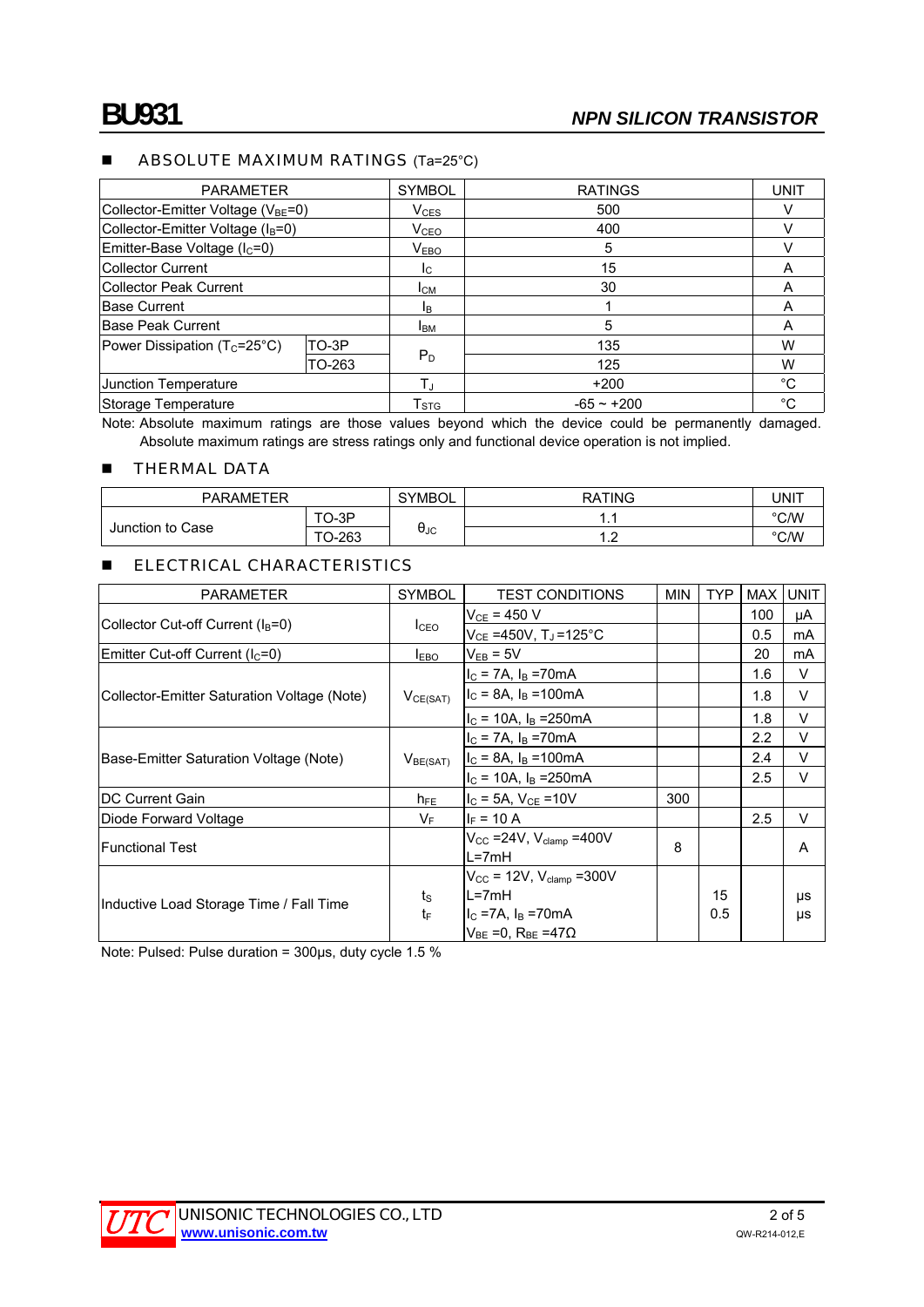## **TEST CIRCUITS**



Functional Test Circuit **Switching Time Test Circuit** Switching Time Test Circuit

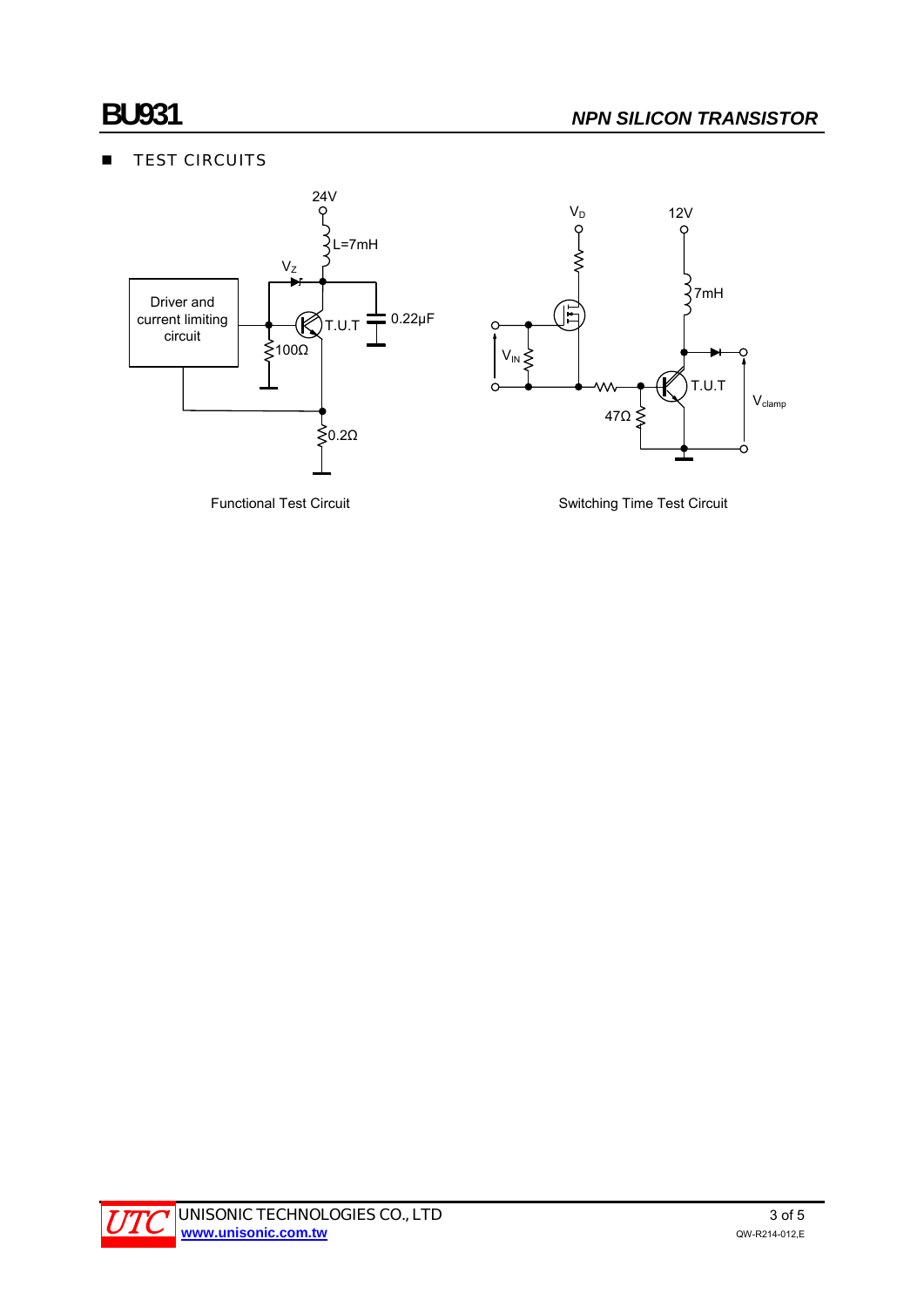### TYPICAL CHARACTERISTICS







Collector Current, I<sub>C</sub> (A)

DC Current Gain vs. Collector Current







Collector Current, I<sub>C</sub> (A)